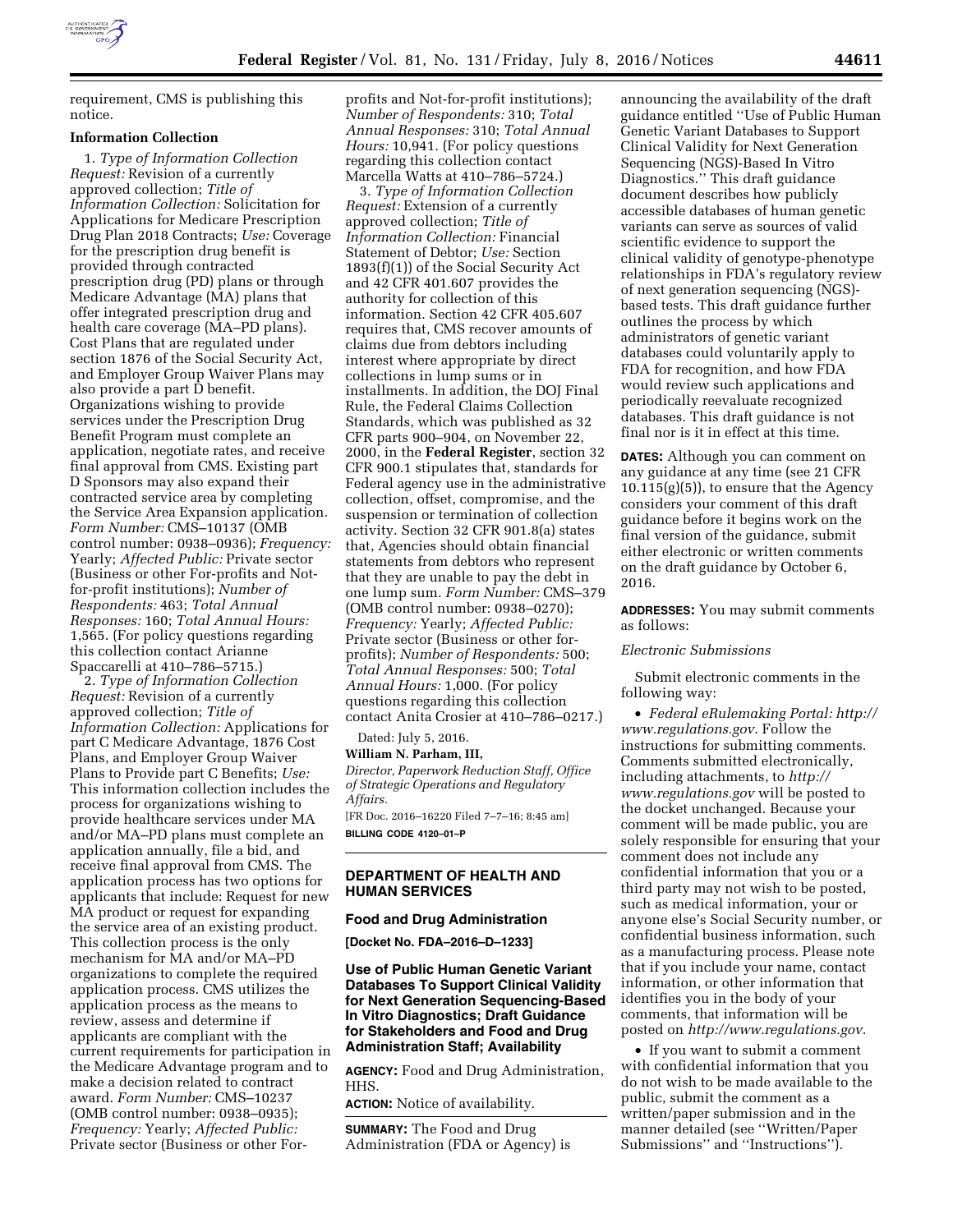### *Written/Paper Submissions*

Submit written/paper submissions as follows:

• *Mail/Hand delivery/Courier (for written/paper submissions):* Division of Dockets Management (HFA–305), Food and Drug Administration, 5630 Fishers Lane, Rm. 1061, Rockville, MD 20852.

• For written/paper comments submitted to the Division of Dockets Management, FDA will post your comment, as well as any attachments, except for information submitted, marked and identified, as confidential, if submitted as detailed in ''Instructions.''

*Instructions:* All submissions received must include the Docket No. FDA– 2016–D–1233 for ''Use of Public Human Genetic Variant Databases to Support Clinical Validity for Next Generation Sequencing (NGS)-Based In Vitro Diagnostics.'' Received comments will be placed in the docket and, except for those submitted as ''Confidential Submissions,'' publicly viewable at *<http://www.regulations.gov>* or at the Division of Dockets Management between 9 a.m. and 4 p.m., Monday through Friday.

• Confidential Submissions—To submit a comment with confidential information that you do not wish to be made publicly available, submit your comments only as a written/paper submission. You should submit two copies total. One copy will include the information you claim to be confidential with a heading or cover note that states ''THIS DOCUMENT CONTAINS CONFIDENTIAL INFORMATION.'' The Agency will review this copy, including the claimed confidential information, in its consideration of comments. The second copy, which will have the claimed confidential information redacted/blacked out, will be available for public viewing and posted on *[http://](http://www.regulations.gov)  [www.regulations.gov](http://www.regulations.gov)*. Submit both copies to the Division of Dockets Management. If you do not wish your name and contact information to be made publicly available, you can provide this information on the cover sheet and not in the body of your comments and you must identify this information as ''confidential.'' Any information marked as ''confidential'' will not be disclosed except in accordance with 21 CFR 10.20 and other applicable disclosure law. For more information about FDA's posting of comments to public dockets, see 80 FR 56469, September 18, 2015, or access the information at: *[http://www.fda.gov/](http://www.fda.gov/regulatoryinformation/dockets/default.htm)  [regulatoryinformation/dockets/](http://www.fda.gov/regulatoryinformation/dockets/default.htm) [default.htm](http://www.fda.gov/regulatoryinformation/dockets/default.htm)*.

*Docket:* For access to the docket to read background documents or the electronic and written/paper comments received, go to *[http://](http://www.regulations.gov) [www.regulations.gov](http://www.regulations.gov)* and insert the docket number, found in brackets in the heading of this document, into the ''Search'' box and follow the prompts and/or go to the Division of Dockets Management, 5630 Fishers Lane, Rm. 1061, Rockville, MD 20852.

An electronic copy of the guidance document is available for download from the Internet. See the **SUPPLEMENTARY INFORMATION** section for information on electronic access to the guidance. Submit written requests for a single hard copy of the draft guidance document entitled ''Use of Public Human Genetic Variant Databases to Support Clinical Validity for Next Generation Sequencing (NGS)-Based In Vitro Diagnostics'' to the Office of the Center Director, Guidance and Policy Development, Center for Devices and Radiological Health, Food and Drug Administration, 10903 New Hampshire Ave., Bldg. 66, Rm. 5431, Silver Spring, MD 20993–0002; or the Office of Communication, Outreach, and Development, Center for Biologics Evaluation and Research, Food and Drug Administration, 10903 New Hampshire Ave., Bldg. 71, Rm. 3128, Silver Spring, MD 20993–0002. Send one self-addressed adhesive label to assist that office in processing your request.

#### **FOR FURTHER INFORMATION CONTACT:**

Personalized Medicine Staff, Center for Devices and Radiological Health, Food and Drug Administration, 10903 New Hampshire Ave., Bldg. 66, Rm. 4546, Silver Spring, MD 20993–0002, 301– 796–7561, *[pmi@fda.hhs.gov;](mailto:pmi@fda.hhs.gov)* or Stephen Ripley, Center for Biologics Evaluation and Research, Food and Drug Administration, 10903 New Hampshire Ave., Bldg. 71, Rm. 7301, Silver Spring, MD 20993–0002, 240–402–7911.

# **SUPPLEMENTARY INFORMATION:**

# **I. Background**

This draft guidance document describes one part of FDA's effort to create a flexible regulatory approach to the oversight of NGS-based tests as part of the White House's Precision Medicine Initiative (PMI). FDA held two workshops on this issue: ''Use of Databases for Establishing the Clinical Relevance of Human Genetic Variants'' on November 13, 2015, and ''Patient and Medical Professional Perspectives on the Return of Genetic Test Results'' on March 2, 2016. The goal of this effort is to help ensure patients receive accurate and meaningful results, while

promoting innovation in test development. This draft guidance document describes how publicly accessible databases of human genetic variants can serve as sources of valid scientific evidence to support the clinical validity of genotype-phenotype relationships in FDA's regulatory review of NGS-based tests. FDA is also issuing a draft guidance entitled ''Use of Standards in FDA Regulatory Oversight of Next Generation Sequencing (NGS)- Based In Vitro Diagnostics (IVDs) Used for Diagnosing Germline Diseases'' which is being released concurrently elsewhere in this issue of the **Federal Register**.

NGS can enable rapid, broad, and deep sequencing of a portion of a gene, entire exome(s), or a whole genome and may be used clinically for a variety of diagnostic purposes, including risk prediction, diagnosis, and treatment selection for a disease or condition. The rapid adoption of NGS-based tests in both research and clinical practice is leading to identification of an increasing number of genetic variants (*e.g.,*  pathogenic, benign, and of unknown significance), including rare variants that may be unique to a single individual or family. This draft guidance document describes FDA's considerations in determining whether a genetic variant database is a source of valid scientific evidence that could support the clinical validity of an NGSbased test. This draft guidance further outlines the process by which administrators of genetic variant databases could voluntarily apply to FDA for recognition, and how FDA would review such applications and periodically reevaluate recognized databases.

#### **II. Significance of Guidance**

This draft guidance is being issued consistent with FDA's good guidance practices regulation (21 CFR 10.115). The draft guidance, when finalized, will represent the current thinking of FDA on ''Use of Public Human Genetic Variant Databases to Support Clinical Validity for Next Generation Sequencing (NGS)-Based In Vitro Diagnostics.'' It does not establish any rights for any person and is not binding on FDA or the public. You can use an alternative approach if it satisfies the requirements of the applicable statutes and regulations.

#### **III. Electronic Access**

Persons interested in obtaining a copy of the draft guidance may do so by downloading an electronic copy from the Internet. A search capability for all Center for Devices and Radiological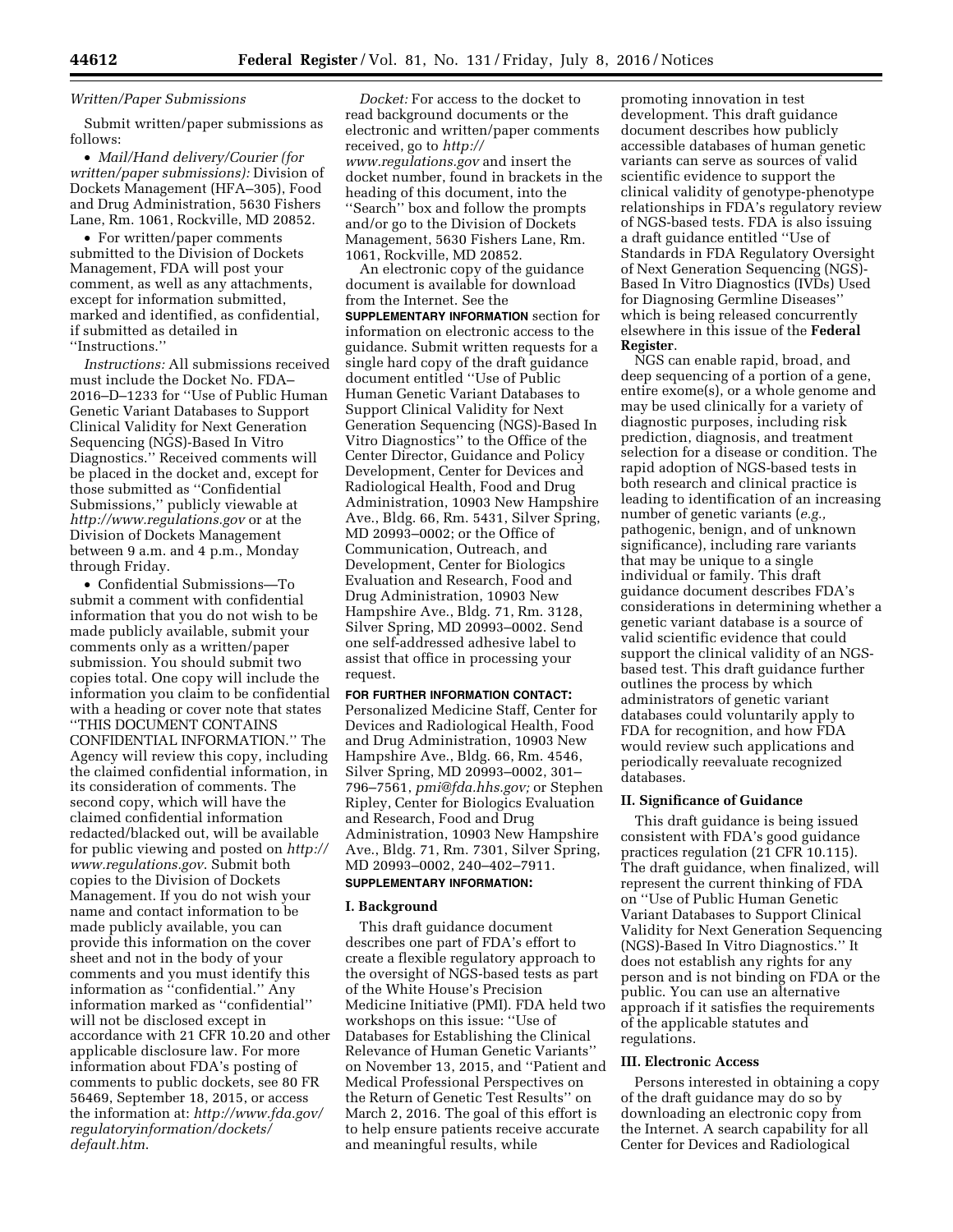Health guidance documents is available at *[http://www.fda.gov/MedicalDevices/](http://www.fda.gov/MedicalDevices/DeviceRegulationandGuidance/GuidanceDocuments/default.htm) [DeviceRegulationandGuidance/](http://www.fda.gov/MedicalDevices/DeviceRegulationandGuidance/GuidanceDocuments/default.htm) [GuidanceDocuments/default.htm](http://www.fda.gov/MedicalDevices/DeviceRegulationandGuidance/GuidanceDocuments/default.htm)* and for Center for Biologics Evaluation and Research guidance documents is available at *[http://www.fda.gov/](http://www.fda.gov/BiologicsBloodVaccines/GuidanceComplianceRegulatoryInformation/Guidances/default.htm) [BiologicsBloodVaccines/Guidance](http://www.fda.gov/BiologicsBloodVaccines/GuidanceComplianceRegulatoryInformation/Guidances/default.htm) [ComplianceRegulatoryInformation/](http://www.fda.gov/BiologicsBloodVaccines/GuidanceComplianceRegulatoryInformation/Guidances/default.htm) [Guidances/default.htm.](http://www.fda.gov/BiologicsBloodVaccines/GuidanceComplianceRegulatoryInformation/Guidances/default.htm)* Guidance documents are also available at *[http://](http://www.regulations.gov) [www.regulations.gov.](http://www.regulations.gov)* Persons unable to download an electronic copy of ''Use of Public Human Genetic Variant Databases to Support Clinical Validity for Next Generation Sequencing (NGS)- Based In Vitro Diagnostics'' may send an email request to *[CDRH-Guidance@](mailto:CDRH-Guidance@fda.hhs.gov) [fda.hhs.gov](mailto:CDRH-Guidance@fda.hhs.gov)* to receive an electronic copy of the document. Please use the document number 16008 to identify the guidance you are requesting.

## **IV. Paperwork Reduction Act of 1995**

Under the Paperwork Reduction Act of 1995 (the PRA) (44 U.S.C. 3501– 3520), Federal Agencies must obtain approval from the Office of Management and Budget (OMB) for each collection of information they conduct or sponsor. ''Collection of information'' is defined in 44 U.S.C. 3502(3) and 5 CFR 1320.3(c) and includes Agency requests or requirements that members of the public submit reports, keep records, or provide information to a third party. Section 3506(c)(2)(A) of the PRA (44 U.S.C. 3506(c)(2)(A)) requires Federal

Agencies to provide a 60-day notice in the **Federal Register** concerning each proposed collection of information before submitting the collection to OMB for approval. To comply with this requirement, FDA is publishing notice of the proposed collection of information set forth in this document.

With respect to the following collection of information, FDA invites comments on these topics: (1) Whether the proposed collection of information is necessary for the proper performance of FDA's functions, including whether the information will have practical utility; (2) the accuracy of FDA's estimate of the burden of the proposed collection of information, including the validity of the methodology and assumptions used; (3) ways to enhance the quality, utility, and clarity of the information to be collected; and (4) ways to minimize the burden of the collection of information on respondents, including through the use of automated collection techniques, when appropriate, and other forms of information technology.

*Use of Public Human Genetic Variant Databases To Support Clinical Validity for Next Generation Sequencing (NGS)- Based In Vitro Diagnostics OMB Control Number 0910—NEW* 

The draft guidance document ''Use of Public Human Genetic Variant Databases to Support Clinical Validity for Next Generation Sequencing (NGS)-

Based In Vitro Diagnostics'' describes FDA's considerations in determining whether a genetic variant database is a source of valid scientific evidence that could support the clinical validity of an NGS-based test. This draft guidance further outlines the process by which administrators 1 of genetic variant databases could voluntarily apply to FDA for recognition, and how FDA would review such applications and periodically reevaluate recognized databases. The draft guidance also recommends that, at the time of recognition, the database administrator make information regarding policies, procedures, and conflicts of interest publicly available and accessible on the genetic variant database's Web site.

Based on our experience and the nature of the information, we estimate that it will take an average of 80 hours to complete and submit an application for recognition. We estimate that maintenance of recognition activities will take approximately one-fourth of that time (20 hours) annually. We estimate that it will take approximately 1 hour to post the information on the Web site.

Respondents are administrators of genetic databases. Our estimate of five respondents per year is based on the current number of databases that may meet FDA recommendations for recognition and seek such recognition.

FDA estimates the burden of this collection of information as follows:

# TABLE 1—ESTIMATED ANNUAL REPORTING BURDEN 1

| Activity | Number of<br>respondents | Number of<br>responses per<br>respondent | Total annual<br>responses | Average<br>burden per<br>response | Total<br>hours |
|----------|--------------------------|------------------------------------------|---------------------------|-----------------------------------|----------------|
|          |                          |                                          |                           | 80                                | 400            |

1 There are no capital costs or operating and maintenance costs associated with this collection of information.

TABLE 2—ESTIMATED ANNUAL RECORDKEEPING BURDEN 1

| Activity | Number of<br>recordkeepers | Number of<br>records per<br>recordkeeper | Total annual<br>records | Average<br>burden per<br>recordkeeping | Total<br>hours |
|----------|----------------------------|------------------------------------------|-------------------------|----------------------------------------|----------------|
|          |                            |                                          |                         | 20                                     | 100            |

1 There are no capital costs or operating and maintenance costs associated with this collection of information.

<sup>1</sup>FDA acknowledges that many databases may not use the term ''administrator'' or may have a

genetic variant database administrator is the entity or entities that oversee database operations.